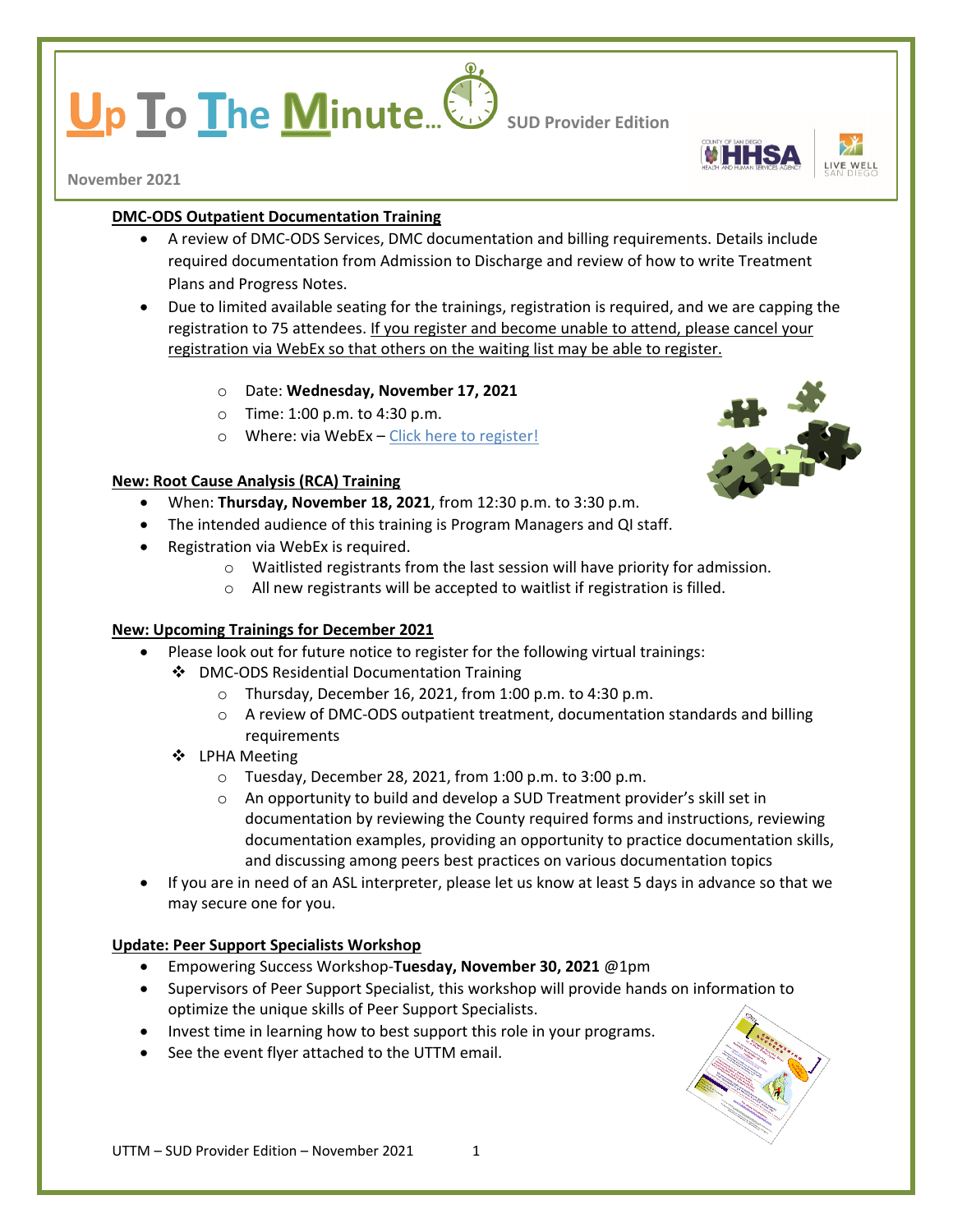# **Peer Support Services – Informational Meeting**

• As previously reported, and aligned with [DHCS BHIN 21-041,](https://www.dhcs.ca.gov/Documents/CSD_BL/BHIN-21-041.pdf) San Diego BHS opted to work with [California Mental Health Services Authority \(CalMHSA\)](https://www.calmhsa.org/peer-certification/) to implement a peer certification program.



- BHS providers that are interested in peer certification are welcome to participate in CalMHSA's informational meeting on **November 15th, from 12:00 p.m. to 1:00 p.m.** by clicking on this Zoom link: [Peers Certification Informational Presentation.](https://us02web.zoom.us/j/87349029817)
- Previous BHS communication on Peer Support Services are accessible online by selecting the "Peer Support" tab on Optum's [select one] [DMC-ODS Provider page](https://www.optumsandiego.com/content/sandiego/en/county-staff---providers/dmc-ods.html) or [MHP Provider page.](https://www.optumsandiego.com/content/SanDiego/sandiego/en/county-staff---providers/orgpublicdocs.html)
- Click on link to access the [DHCS Peer Support Services](https://www.dhcs.ca.gov/services/Pages/Peer-Support-Services.aspx) page.

## **All Behavioral Health Services Providers | Bi-Monthly Tele-Town Hall**

- Due to public health guidelines, the SUD Treatment Providers meeting will be on hold until further notice.
- In the meantime, all providers are encouraged to attend the All BHS Providers COVID-19 Tele-Town Halls, which will be scheduled to occur bi-monthly.

# Date & Time: **Tuesday, November 30th, from 1:00 p.m. to 2:30 p.m**. *(Rescheduled date from October)* Registration: [Click to register!](https://sdcountyca.webex.com/mw3300/mywebex/default.do?nomenu=true&siteurl=sdcountyca&service=6&rnd=0.9648494560488824&main_url=https%3A%2F%2Fsdcountyca.webex.com%2Fec3300%2Feventcenter%2Fevent%2FeventAction.do%3FtheAction%3Ddetail%26%26%26EMK%3D4832534b0000000538f8d34491377d52f469a4718f7cb7650c5e97bd5ee53bfb9507641b97985342%26siteurl%3Dsdcountyca%26confViewID%3D210626122939933468%26encryptTicket%3DSDJTSwAAAAWIYrSAsnc1iB85vzYbTUXVrl_EhSkTo4vY4QVU1P4NRg2%26)

# **SUD Quality Improvement Partners (QIP) Meeting**

The QIP is a monthly meeting for all DMC-ODS Providers to get the most up to date information on all things Quality Management, Management Information Systems and Performance Improvement. The expectation is that this meeting is attended by all DMC-ODS contracted providers. The program manager and quality assurance staff monthly attendance is expected as part of your contract. If you are unable to attend, please send a designee to cover.

- o Date: **Thursday, December 9, 2021** (*There will be no meeting in November*)
- o Time: 10:00 a.m. to 11:30 a.m.
- o Where: via WebEx Participation information will be sent by email prior to meeting

# **Reminder: DHCS Reviews/Audits**

When a program is contacted by DHCS for any type of review/audit, be it a scheduled or unannounced visit, it is expected that the programs will immediately notify the assigned COR and SUD QM.

- QM will attempt to make staff available to participate in the review or exit interview.
- If a corrective action plan (CAP) is required for any type of review, QM will work with programs directly and will submit finalized CAP's to DHCS on behalf of the program.
- QM can be notified of reviews/audits at [QIMatters.HHSA@sdcounty.ca.gov.](mailto:QIMatters.HHSA@sdcounty.ca.gov)

# **Reminder: EHR System Outages**

• Programs using or implementing their own EHR's shall have internal P&P(s) in place for EHR use, to include how to handle client documentation when a system outage occurs or when the EHR is unavailable.

#### **Update: Certificates for QM Trainings**

- Starting 12/1/2021, SUD QM will no longer provide certificates to staff attending SUD QM trainings (live, virtual, recorded webinars).
- Programs shall continue to track training attendance using the SSR to report to COR's.
- All training attendance is tracked and monitored by SUDQM so COR teams can verify program training attendance.

UTTM – SUD Provider Edition – November 2021 2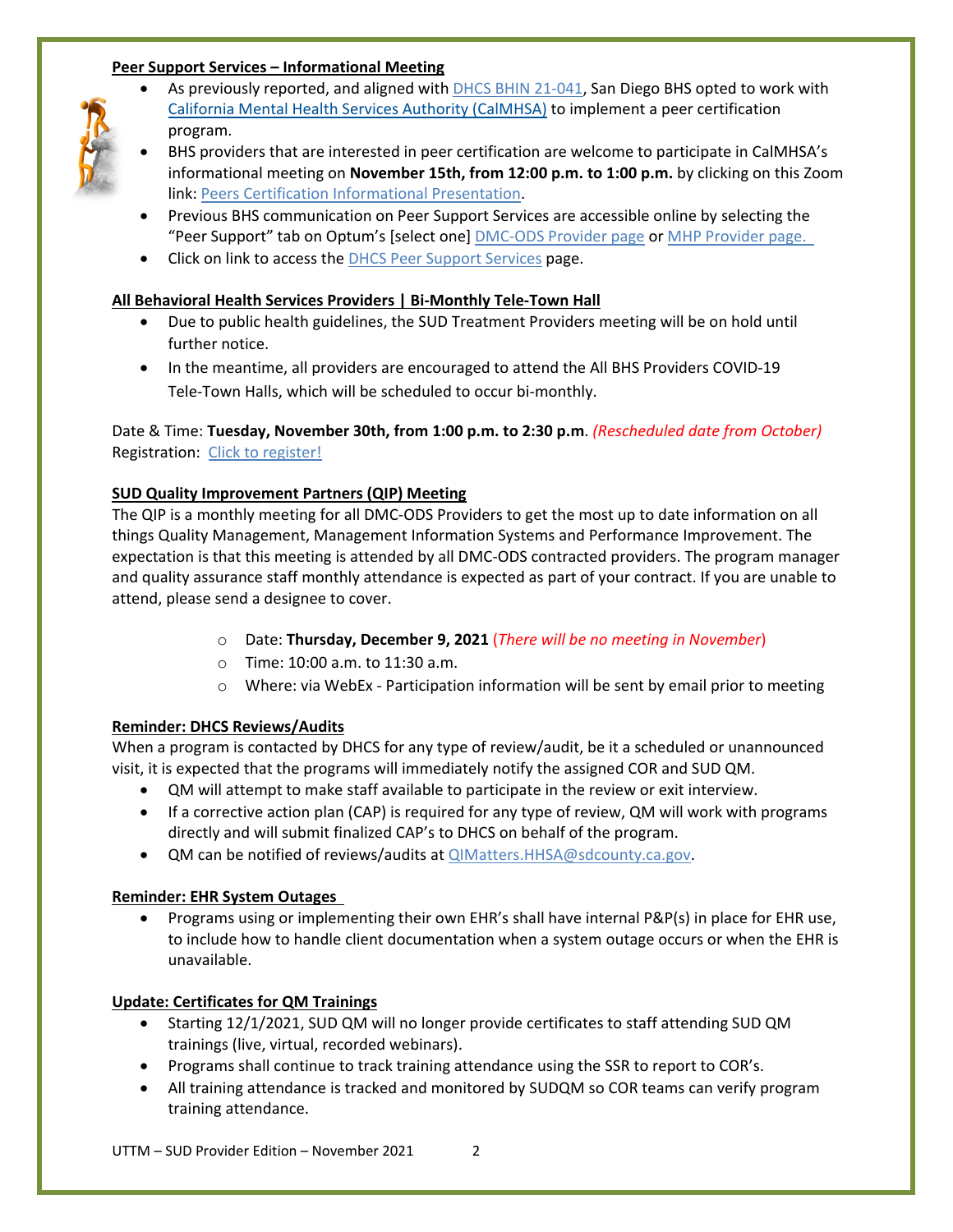#### **Update: SUDURM**

- Several SUDURM forms and associated instructions were recently updated.
- All updated forms and the Summary of Changes are in the process of being posted to the Optum site under the SUDURM tab.
- Please review the changes and share the information with direct service staff as indicated.
- For version control, please be sure to recycle hard copy versions and delete previous electronic versions of the forms so that your program will be in compliance with the most current documentation requirements.
- The effective date for use of these forms is November 1, 2021.

# **Reminder: Drug Testing - Fentanyl**



- As fentanyl overdoses continue to rise in San Diego County, please be sure to coordinate with providers performing drug testing services to add fentanyl to the drug panels they order and be familiar with the specific tests that are being ordered.
- Additionally, it's crucial that programs understand the importance of using evidence practices which include harm reduction practices such as providing naloxone to people who use substances and referring individuals to MAT services when clinically indicated.

# **Update: Deferred Diagnosis in Outpatient Programs**

- Per BHIN 21-019, for outpatient programs only, a provisional diagnosis during the assessment period may no longer be required for the following clients:
	- o Unhoused and/or
	- o Under the age of 21
- The time period for diagnosing these clients with the DDN has been extended from 30 days to 60 days from intake/admission. For billing purposes, if a provisional diagnosis is not identified, the deferred diagnosis ICD-10 code, Z03.89 must be used.
- Programs shall monitor for clients with deferred diagnoses beyond the allowable dates and take corrective action when out of compliance.
- A program integrity (PI) report will be available for monitoring. Programs will be notified when the report is available.

# **Update: Residential Stays**

- DHCS Info Notice 21-021 provides information about the change to the two (2) consecutive stay limitation per year for clients.
- This change does not impact or change our current processes for residential programs.
- DHCS is monitoring residential stay averages across the state. Locally this data is reflecting a high number of discharges occurring at 90 days.
- Programs are reminded to not wait until the end of an approved 90 day authorization before discharging clients if medical necessity indicates the current residential level of care is no longer appropriate.

#### **Reminder: Reporting Requirement – Self-Identified Disallowances**

- DHCS requires timely reporting of overpayments in writing with reason for overpayment within 60 calendar days after the overpayment was identified.
- Programs shall respond to monthly request from QM regarding self-identified disallowed services to confirm either no disallowances were identified or to provide the tool listing those disallowed services.
- QM will be reaching out to COR teams to assist with non-responsive programs.
- A copy of the tool and tip sheet is posted on the Optum website, on the DMC-ODS page, under the "Monitoring" tab.

 $UTTM - SLID$  Provider Edition – November 2021 3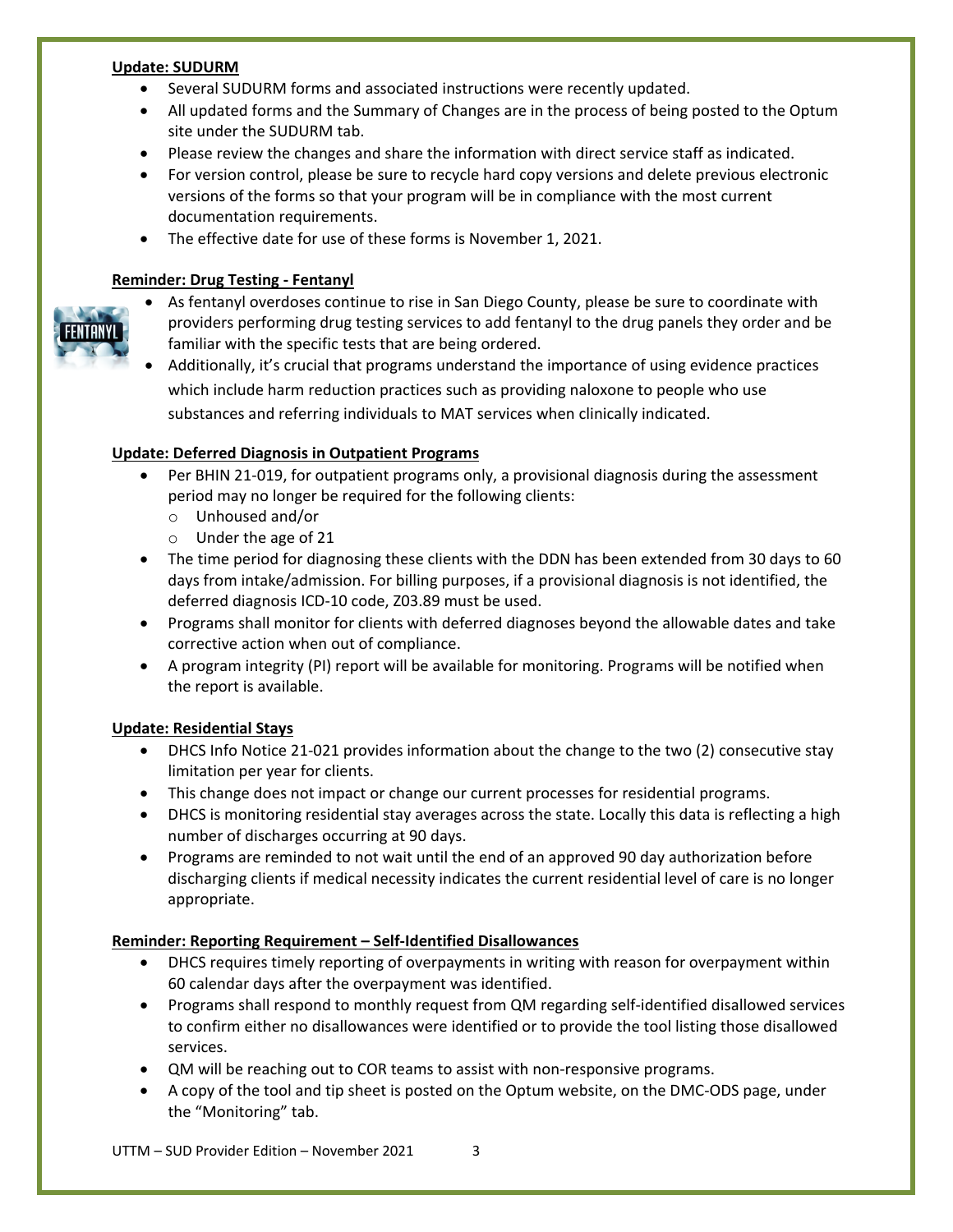# **UTTM Tip of the Month**

As we discussed in the QIP meeting on 10/28/21. Treatment plans are one of the top reasons for disallowance in this past quarter, including:

- Treatment Plan does not contain all required elements
	- o This includes, but is not limited to
		- diagnosis listed on treatment must match DDN exactly
		- physical examination requirements as communicated in [Physical exam memo](https://optumsandiego.com/content/dam/san-diego/documents/dmc-ods/communications/QM_Memo_-_Physical_Exam_Requirements.pdf)
			- 1. MD may review/sign/date (printed MD name & signature) results of a physical that was completed within the past 12 months
			- 2. MD may perform a physical exam
				- $\circ$  Outpatient within 30 days of admit
				- o Residential within 10 days of admit \*program must have IMS
			- 3. Include goal to "obtain a physical examination" on the treatment plan/s. This goal should remain on the treatment plan/s until the physical examination results have been received and the MD has reviewed/signed/dated (printed MD name & signature) the results.
		- proposed type of intervention/modality
		- **types of services**
- Initial Treatment Plan not completed within timelines
	- o Initial treatment plan is due with all required elements
		- Outpatient within 30 days from admission (date of admit + 29 days)
		- Residential within 10 days from admission (date of admit  $+9$  days) \*all signatures must be in place
- Treatment Plan was not updated within timelines
	- o Updated treatment plans are due with all required elements
		- Outpatient within 90 days from previously completed plan (date of SUD signature + 89 days)
		- Residential within 30 days from previously completed plan (date last completed + 29 days) \*all signatures must be in place.

Please review workflows and processes to determine how your program can work to make sure treatment plans are compliant.

**Management Information Systems (MIS)**

#### **All SUD Providers – DHCS Capacity Reporting**

- Providers are responsible to notify DHCS and COR upon reaching or exceeding 90% of its treatment capacity within 7 days via email to: [DHCSPerinatal@dhcs.ca.gov.](mailto:DHCSPerinatal@dhcs.ca.gov)
- This is for **both Perinatal and Non-Perinatal programs** (DCHS Perinatal Address is where capacity is being processed and is not meant to identify the type of program such as perinatal)
- CORs can be cc'd on the email to DHCS
- Important Subject Line on the email should read Capacity Management
	- $\checkmark$  From: (Provider)
	- $\checkmark$  Sent: (date sent)
	- To[: DHCSPerinatal@dhcs.ca.gov](mailto:DHCSPerinatal@dhcs.ca.gov)
	- $\checkmark$  Cc: (COR)
	- $\checkmark$  Subject: Capacity Management
- 90% capacity is reported per CalOMS#, Agency, & Facility. Be sure to include the CalOMS#(s) in the body of the email.
- If the program has reported reaching or exceeding 90% in the DATAR website, there should be emails to DHCS and COR for all days reported.

 $UTTM - SLID$  Provider Edition – November 2021  $4$ 

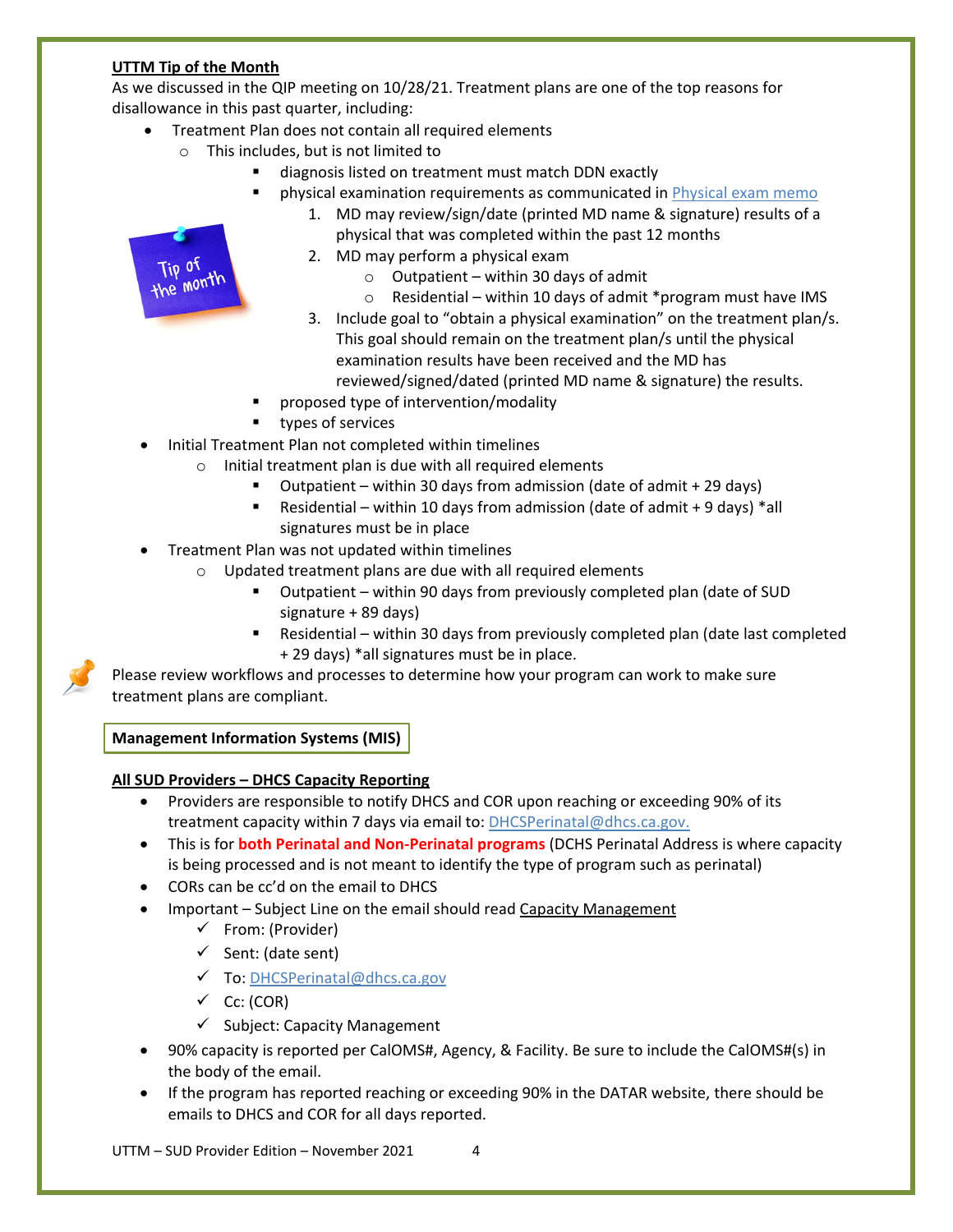#### **Facility NPI Requirements**

- Facility NPI numbers should **NOT** be repurposed or used by multiple facility locations.
	- $\circ$  Change of Ownership, a brand new NPI number must be submitted to the State.
	- $\circ$  New Facility, a brand new NPI number must be submitted to the State when applying for DMC certification.
	- $\circ$  Change of Address, the same facility NPI should be used; the NPI registry must be updated with the new facility address.

#### **Reminder: New Telehealth and Telephone Services**

- According to state requirements Telephone and Telehealth specifiers must start being added to claims; Implementation is still in progress.
- DHCS will be utilizing this data to inform future policy and recommendations surrounding telehealth.

#### **What you will see upon completion of SanWITS implementation:**

- On the Encounter "Service" drop down menu, user will see additional services specifically for Telehealth and Telephone easily identified by the word telehealth or telephone as part of the description – such as Individual Counseling OS-Telehealth
- The "Service Location" drop down menu will now only show Residential Substance Abuse TX Facility and Non-residential Substance Abuse TX Facility to select.
- When service is provided by telehealth, select telehealth under "Contact Type", **OR** if service is provided by telephone, select Phone under "Contact Type"

#### **Reminder: SanWITS Document Storage available Nov 1, 2021**

- Tip sheet [Document\\_Storage\\_2021.10.21.pdf](https://www.optumsandiego.com/content/dam/san-diego/documents/dmc-ods/sanwits/Tip_Sheet_-_Document_Storage_2021.10.21.pdf) and Approved Documents Table SanWITS [Document Storage-Approved Documents\\_for\\_Attachment\\_2021.10.09.pdf](https://www.optumsandiego.com/content/dam/san-diego/documents/dmc-ods/sanwits/SanWITS_Document_%20Storage_Approved_%20Documents_for_Attachment_2021.10.09.pdf) are available on Optum website under the SanWITS tab.
- Video Tutorial [Document Storage Training Video](https://www.optumsandiego.com/content/SanDiego/sandiego/en/county-staff---providers/dmc-ods/document-storage-training.html) is available on Optum website under the Training-SanWITS tab.

#### **Reminder: New Feature - SanWITS Assessments**

- Delete option has been added to all assessments that are in progress (not signed).
- Remember to review assessments thoroughly before signing deletion option is not available for assessments signed/finalized.

| $\circ$                                                       |                 |                | SSRS Reports   @ Snapshot                       |             |
|---------------------------------------------------------------|-----------------|----------------|-------------------------------------------------|-------------|
| $\sum_{n=1}^{\infty}$<br>Q Adult Initial Level of Care Search |                 |                |                                                 |             |
| Search<br>Advanced Search                                     |                 |                | <b>O</b> Create New Adult Initial Level of Care |             |
| Search                                                        |                 |                | Search                                          |             |
|                                                               |                 |                |                                                 |             |
| Bhowing 1-1 of 1                                              | Previous 1 Next | Select Columns | Select View <b>E</b>                            | $\boxtimes$ |
| <b>Assessment Date</b>                                        | Interviewed By  |                | <b>Status</b>                                   |             |
| $\overline{\phantom{a}}$<br>07/01/2021                        | LPHA-OP,        |                | In Progress                                     |             |
| Delete<br>Edit<br><b>View</b>                                 | Previous 1 Next |                |                                                 |             |
|                                                               |                 |                |                                                 |             |
|                                                               |                 |                |                                                 |             |

• For Tx Plans in progress, continue to contact SUD support for deletions [SUD\\_MIS\\_Support.HHSA@sdcounty.ca.gov](mailto:SUD_MIS_Support.HHSA@sdcounty.ca.gov)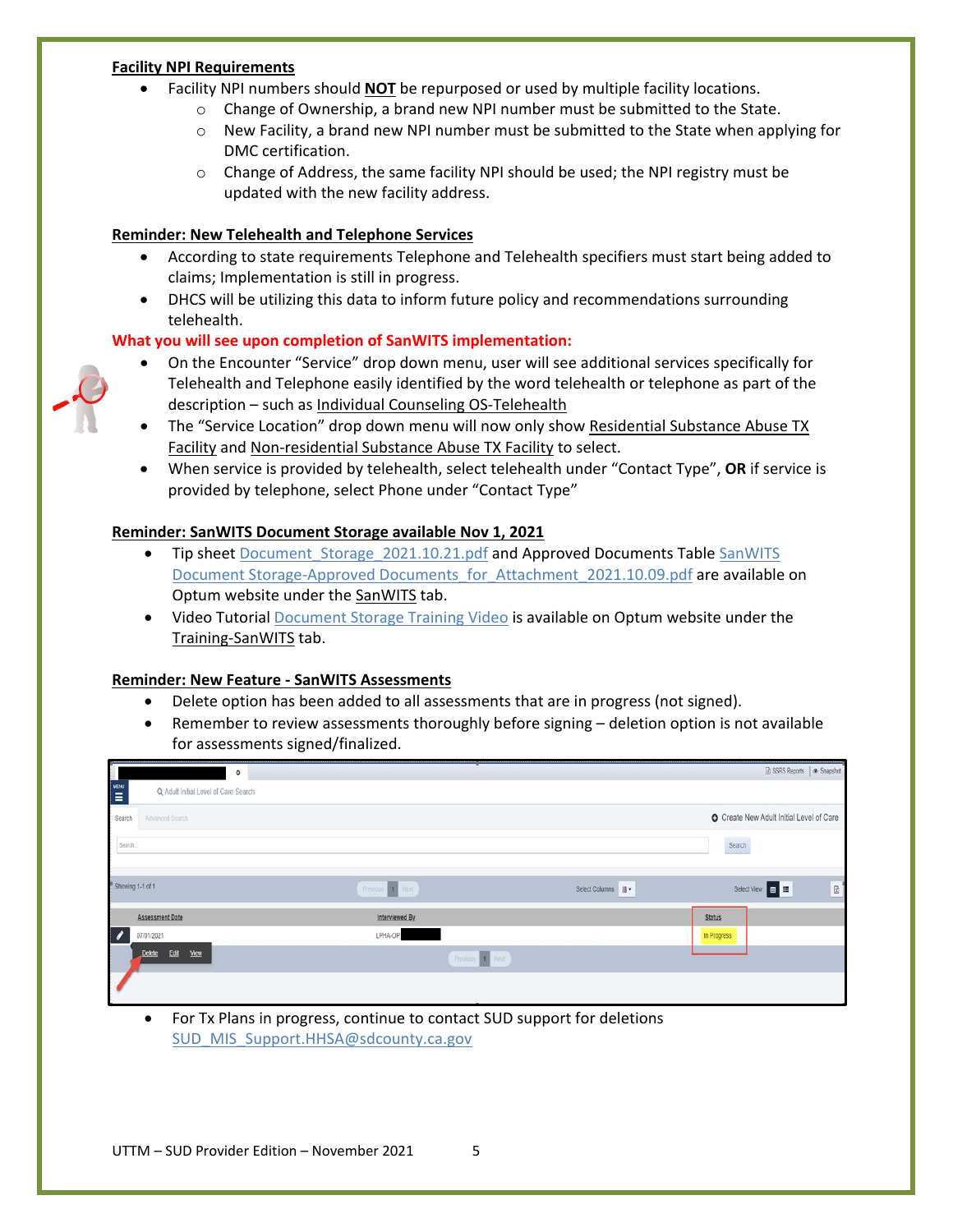#### **SanWITS Quarterly Users Group Meeting – Let's Get Together!**

- Purpose of the Users Group review and educate State Reporting for CalOMS, ASAM, and DATAR, SanWITS updates, changes in system requirements, Billing & QM updates for the users, and assist with User concerns.
	- o Next meeting: **Monday, Jan 24, 2021,** at 9:00 a.m. 11:00 a.m.
	- o RSVP please, WebEx invite will be sent
	- o At least one representative from each facility is highly recommended
	- $\circ$  Quarterly meetings are expected to occur on the 3<sup>rd</sup> Monday each quarter  $\triangleright$  Jul, Oct, Jan, Apr
	- o ASL Interpreters have been requested for each meeting
- **We welcome and encourage you to send us agenda items to be covered during our meetings** [SUD\\_MIS\\_Support.HHSA@sdcounty.ca.gov](mailto:SUD_MIS_Support.HHSA@sdcounty.ca.gov)

# **Billing Unit - SanWITS Billing Classes**

- As most of us are still adjusting to remote work, we're also learning new ways to continue servicing our customers. The SUD Billing Unit will continue conducting the billing training online.
- Our team will send an email to all programs to inquire what web conferencing platform or application you use for audio and/or video conferencing or training. Currently, the Billing Unit uses the Microsoft Teams application.
- Also, to schedule your billing training or if you have billing questions, please call our main line: 619-338-2584. You can also email us at [ADSBillingUnit.HHSA@sdcounty.ca.gov.](mailto:ADSBillingUnit.HHSA@sdcounty.ca.gov)
- Prerequisite required: SanWITS lntro to Admin Functions training and one of the following encounter trainings – 1) Residential -Bed Management & Encounters training, or 2) Outpatient/OTP Group Module & Encounters training

#### **SanWITS Virtual Trainings Provided**

- Register online with RegPacks at: <https://www.regpack.com/reg/dmc-ods>
- Registration will close 7 days prior to the scheduled class date in order to allow time for individual staff account setups and other preparation needed.
- Attendees for Virtual Training will receive an email on the morning of training between 8:30 AM – 8:45 AM
	- $\circ$  Trainer email with training materials, resources, and specific instructions for virtual class
	- $\circ$  If staff do not receive emails by 9:00 AM, email sdu sdtraining@optum.com to get the issue resolved.
- Type of Training Classes:
	- 1. SanWITS Intro to Admin Functions (IAF) SanWITS functions that are applicable to All program types
	- 2. Residential Facilities Bed Management & Encounter Training
	- 3. Outpatient / OTP Facilities Group Module & Encounters Training
	- 4. SanWITS Assessments (SWA)– designed for direct service staff who complete Diagnostic Determination Note (DDN), Level of Care (LOC)assessments, Discharge Summary, and Risk and Safety Assessment
	- 5. SanWITS Treatment Plan (STP) -designed for direct service staff who complete and/or finalize Treatment Plans (prerequisite SWA training)
- **All required forms are located on the "Downloadable Forms" tab. Note: If the 3 forms are not fully processed by MIS 7 days prior to the scheduled training, staff will not be able to attend training regardless of receiving training confirmation.**
- All credentials and licenses will be verified with the appropriate entities for SanWITS access**.**
- Upon completion of training, competency must be shown in order to gain access to the system. If competency is not achieved, further training will be required.